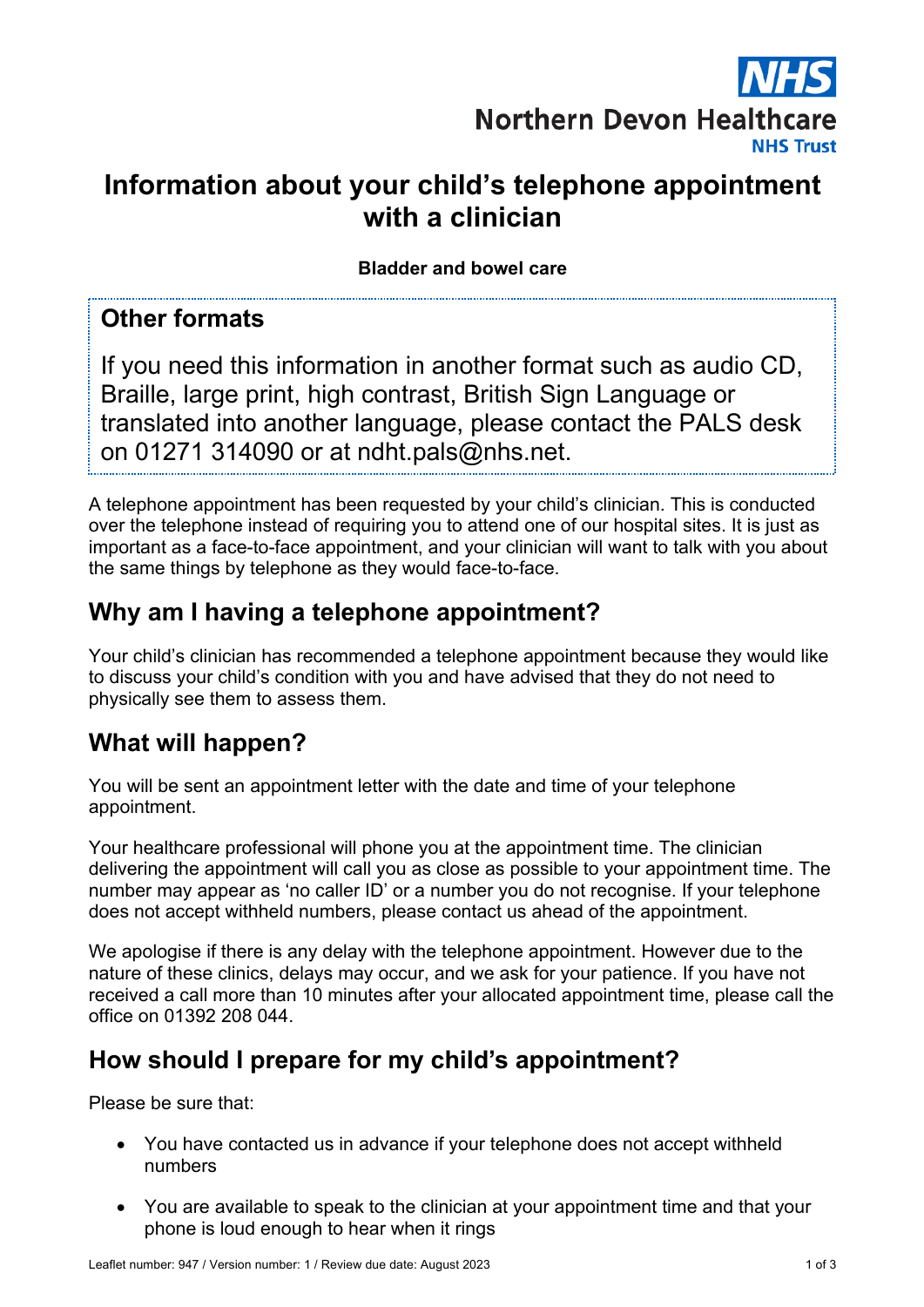- You have a list of all your child's current medications (prescribed and nonprescribed) and any documentation relevant to their condition or appointment
- You have a pen and paper ready to write down any notes
- You are somewhere quiet and free from distractions. This should be a place where you can talk privately without background noise such as televisions, radios and pets.
- You are in a location that has good mobile signal if we are calling your mobile number
- You have written down a list of any questions you want to ask, so you don't forget them

### **Which phone number will you call?**

If you are unsure which number the clinician will call you on, please call the hospital department. Their number will be on your appointment letter.

## **What happens if I can't hear the clinician clearly?**

Please inform the clinician straight away. If there is a different number, they can call you on, please tell them.

You are welcome to have a partner, carer or significant other with you during the telephone appointment, and you may find this helpful if you have hearing difficulties.

## **What if I need to change or cancel my child's appointment?**

If you are unable to attend this appointment, please notify us as soon as possible by contacting us using the details on your appointment letter. This will allow us enough time to offer another patient the appointment slot.

## **What happens if I miss my child's appointment?**

Please ensure you make every effort to attend your child's appointment. One missed appointment costs the NHS around £160.

Some of our services have appointment reminders, so you may receive text messages or phone calls to remind you about your appointment.

If you do miss an appointment the clinician will decide on the next step, which could include re-booking your appointment or discharging your child back to your GP.

## **What if I don't want this appointment to be by telephone?**

Your clinician has recommended a telephone appointment after considering a number of clinical factors, and also taking into account what they know about you and your child's individual communication needs.